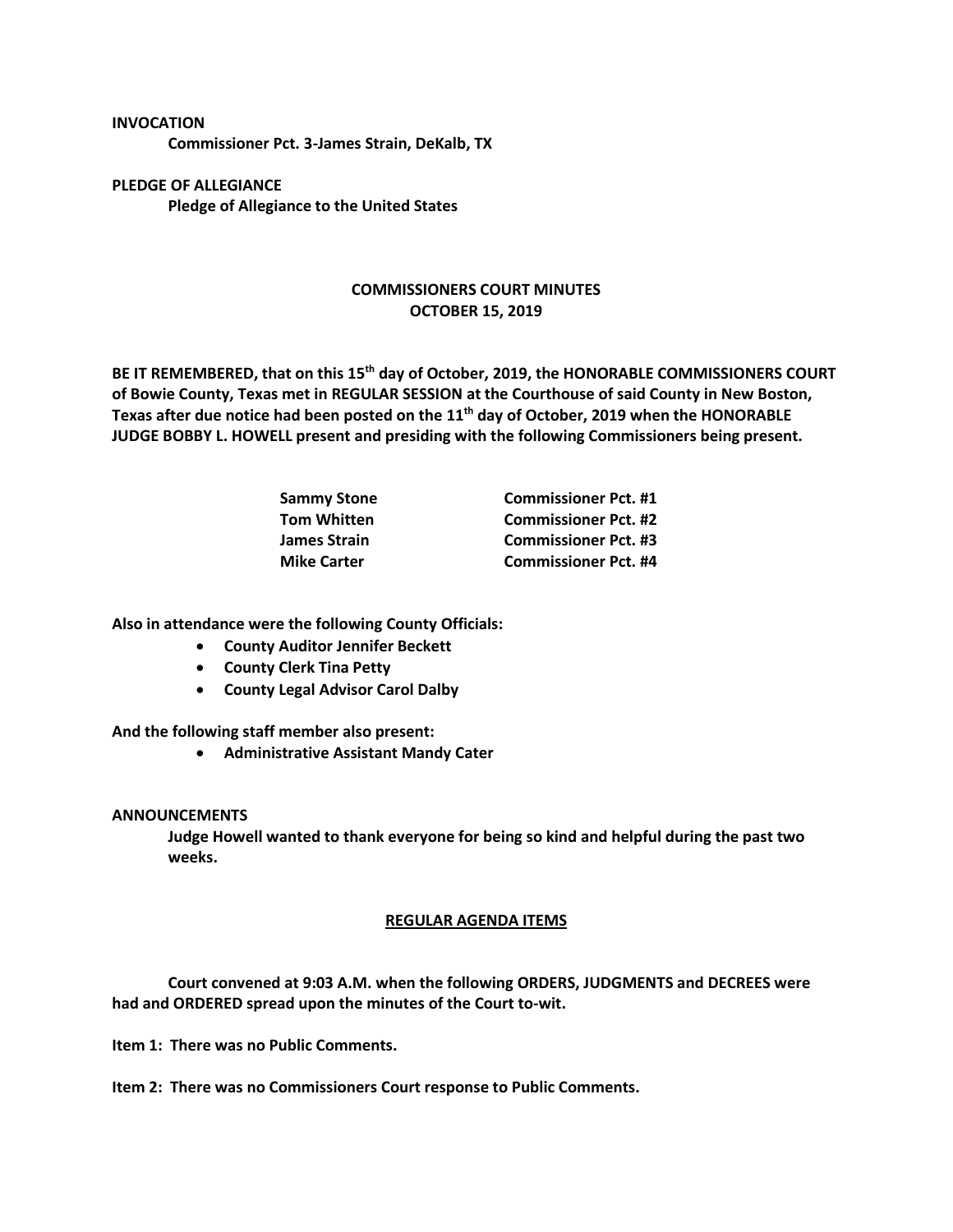- Item 3: On this 15<sup>th</sup> day of October, 2019, a motion was made by Commissioner Sammy Stone and **duly second by Commissioner Mike Carter to enter into an agreement with Allison, Bass & Magee LLP for assistance with the 2020 Census Redistricting Process. Motion was put to a vote and all Commissioners voted yes and none voted no. Motion carried.**
- Item 4: On this 15<sup>th</sup> day of October, 2019, a motion was made by Commissioner Mike Carter and duly **second by Commissioner Sammy Stone to nominate Tom Whitten as the Bowie County representative to the Bowie Central Appraisal District Board of Directors. Motion was put to a vote and all Commissioners voted yes and none voted no. Motion carried.**
- Item 5: On this 15<sup>th</sup> day of October, 2019, a motion was made by Commissioner Mike Carter and duly **second by Commissioner Tom Whitten to approve the 2019 Tax Roll. Motion was put to a vote and all Commissioners voted yes and none voted no. Motion carried.**
- Item 6: On this 15<sup>th</sup> day of October, 2019, a motion was made by Commissioner Sammy Stone and **duly second by Commissioner Mike Carter to approve the Interlocal Agreement with Maud ISD for the housing of inmates. Motion was put to a vote and all Commissioners voted yes and none voted no. Motion carried.**
- Item 7: On this 15<sup>th</sup> day of October, 2019, a motion was made by Commissioner James Strain and duly **second by Commissioner Tom Whitten to approve bonds for Bobby Howell, Catie Hawkins and Mary Hankins. Motion was put to a vote and all Commissioners voted yes and none voted no. Motion carried.**
- **Item 8: On this 15th day of October, 2019, a motion was made by Commissioner Mike Carter and duly second by Commissioner James Strain to convey the said property with Deed Without Warranty to Texarkana College. Motion was put to a vote and all Commissioners voted yes and none voted no. Motion carried.**
- Item 9: On this 15<sup>th</sup> day of October, 2019, a motion was made by Commissioner Mike Carter and duly **second by Commissioner Tom Whitten to appoint the said representatives as Election Judges, Presiding Judges, of said Precincts (to conduct General and Special Elections in the County). Motion was put to a vote and all Commissioners voted yes and none voted no. Motion carried.**
- Item 10: On this 15<sup>th</sup> day of October, 2019, a motion was made by Commissioner James Strain and  **duly second by Commissioner Mike Carter to approve the renewal contract for Dr. Holland to be the physician and medical director for the Texarkana-Bowie County Health Center. Motion was put to a vote and all Commissioners voted yes and none voted no. Motion carried.**